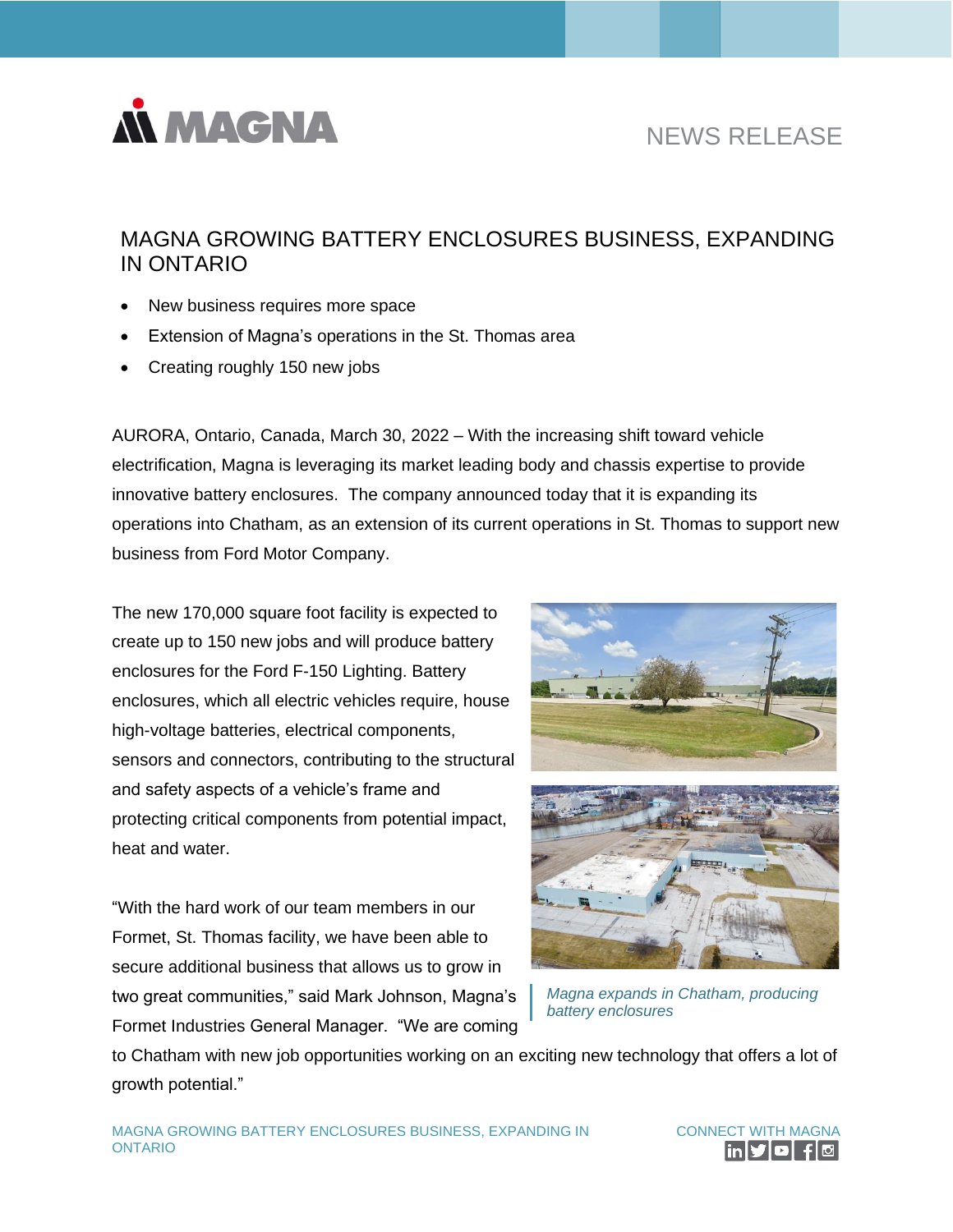This game-changing Magna innovation is the largest lightweight aluminum battery enclosure on the market and the first on a work truck.

"As Chatham-Kent continues to grow, we're thrilled that Magna has chosen our community to grow alongside. This investment is excellent news for the people of Chatham-Kent; it's creating great jobs, in a rapidly growing industry, with a fantastic and very well-established company and goes to show our community's commitment to supporting investment in innovative manufacturing," said Mayor Darrin Canniff.

"Chatham-Kent has been taking an active role in encouraging investments in green, innovative, and future-thinking technologies, so Magna really is a perfect fit here. CK is an expanding community with a great history in the manufacturing sector and we look forward to supporting in their growth and success for years to come," said Stuart McFadden, Director of Economic Development Services.

Those interested in applying, please click [here.](https://www.magna.com/company/careers)

TAGS Battery Enclosures, Ford F-150, Electrification

#### INVESTOR CONTACT

Louis Tonelli, Vice-President, Investor Relations [louis.tonelli@magna.com,](mailto:louis.tonelli@magna.com) 905.726.7035

#### MEDIA CONTACT

Tracy Fuerst, Vice President, Corporate Communications & PR [tracy.fuerst@magna.com,](mailto:tracy.fuerst@magna.com) 248.761.7004

### ABOUT MAGNA

Magna is more than one of the world's largest suppliers in the automotive space. We are a mobility technology company with a global, entrepreneurial-minded team of 158,000 employees and an organizational structure designed to innovate like a startup. With 60+ years of expertise, and a systems approach to design, engineering and manufacturing that touches nearly every aspect of the vehicle, we are positioned to support advancing mobility in a transforming industry. Our global network includes 343 manufacturing operations and 91 product development, engineering and sales centres spanning 28 countries.